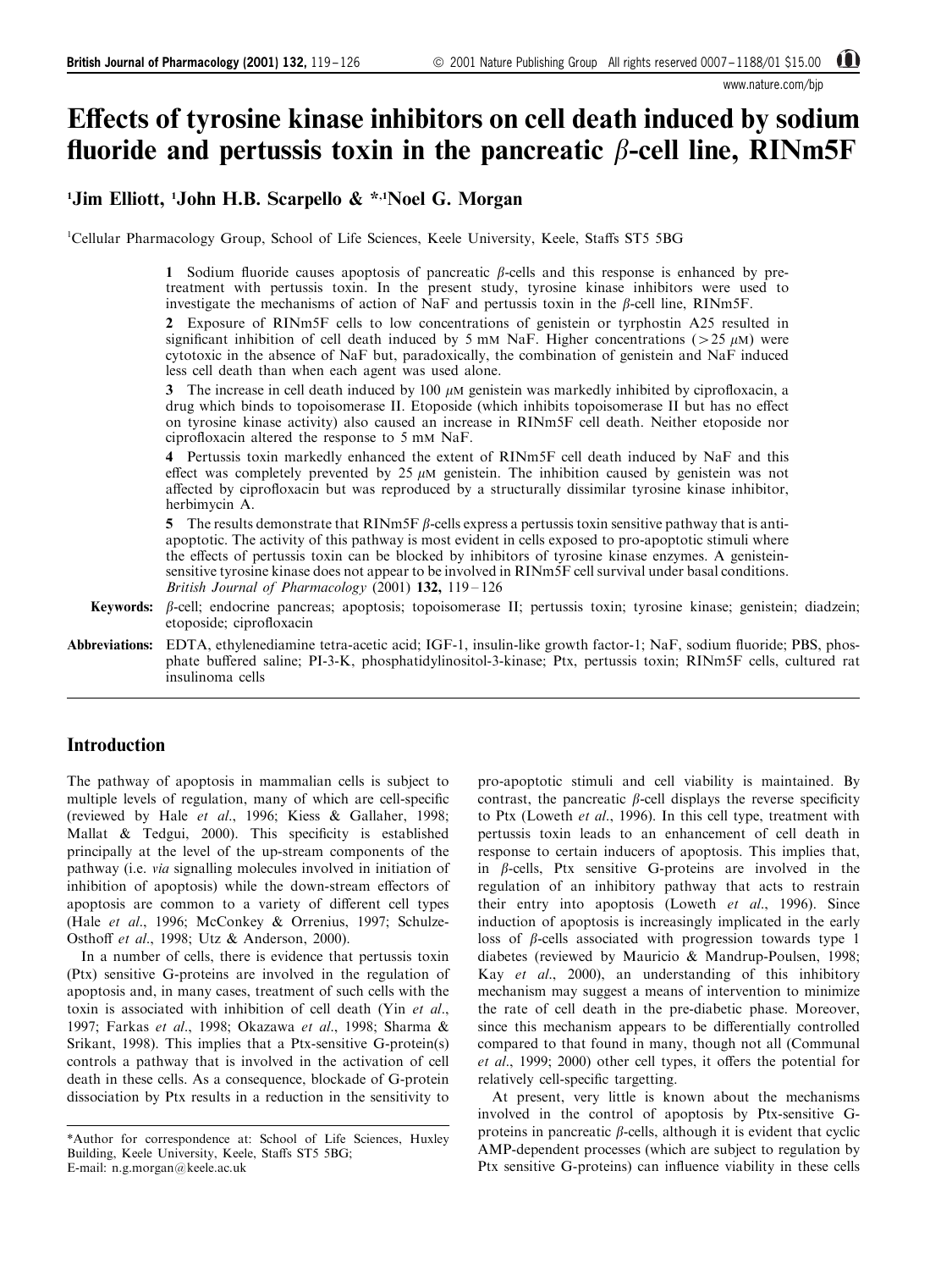(Loweth et al., 1996). However, previous studies have indicated that changes in cyclic AMP are unlikely to account for the actions of Ptx on  $\beta$ -cell apoptosis (Loweth et al., 1996). In this context, it is also known that, in some cell types, Ptx-sensitive G-proteins can interact with intracellular effector mechanisms involving tyrosine kinases (Alric et al., 1999; Luttrell et al., 1999; Chang & Wang, 2000; Germack & Dickenson, 2000) and there is evidence that pathways involving tyrosine kinase activation can modulate  $\beta$ -cell apoptosis (Mabley et al., 1997; Harrison et al., 1998; Hill et al., 1999). Thus, in the present work, we have sought to clarify whether activation of protein tyrosine kinases may be implicated in the enhancement of cell death mediated by Ptx in the  $\beta$ -cell line, RINm5F.

# **Methods**

#### Culture of RINm5F cells

RINm5F cells were seeded at  $3 \times 10^4$  cells per well in 24 well cell culture plates containing RPMI-1640 medium supplemented with 10% foetal calf serum, 2 mM L-glutamine, penicillin  $(400 \text{ iu m}]^{-1}$ ) ) and streptomycin sulphate (200  $\mu$ g ml<sup>-1</sup>). The cells were cultured for 72 h at 37°C  $(95\% \text{ O}_2)$ :  $5\%$  CO<sub>2</sub>; 100% humidity) prior to treatment. The medium was then changed and test reagents added from concentrated stock solutions and incubation continued for between  $4-24$  h according to the experimental protocol. Control cells received vehicle alone. In the case of cells treated with pertussis toxin, the toxin was added for the final 24 h of culture, prior to addition of test reagents.

#### Analysis of cell death in RINm5F cells

Following the incubation period with test reagents, the culture medium was removed and any dead cells harvested by centrifugation of the supernatant at  $1500 \times g$  for 3 min. The medium was removed and the cells resuspended in 20  $\mu$ l of fresh medium. Ten  $\mu$ l of the suspension was removed and incubated with an equal volume of 0.2% Trypan blue (in phosphate buffered saline; PBS) and the number of dead cells counted using a haemocytometer. The total dead cell count  $(cells ml<sup>-1</sup>$  in the original culture) was then calculated for each incubation condition. Experiments were normally performed in replicates of four and were repeated on a minimum of three occasions.

For estimation of apoptosis, cells were stained with either acridine orange or annexin-V-Cy3. Following the culture period, the cells were harvested from the supernatant and from the culture flask (adherent cells were released from the substrate with trypsin/EDTA) by centrifugation at  $1500 \times g$ for 3 min. The supernatant was removed and the cells washed in 300  $\mu$ l of PBS. They were centrifuged for 3 min (1500 × g) after which the supernatant was removed and replaced with 20  $\mu$ l of fresh PBS. The pellet was resuspended and 10  $\mu$ l removed for dilution into 10  $\mu$ l of PBS containing acridine orange (10  $\mu$ g ml<sup>-1</sup>). Apoptotic cells were scored by visual inspection under a fluorescence microscope. In the case of annexin-V-Cy3, cells were stained with an apoptosis detection kit according to the manufacturer's instructions and were viewed under a fluorescence microscope.

## DNA fragmentation

For analysis of DNA fragmentation, batches of 10<sup>6</sup> RINm5F cells were harvested and centrifuged  $(300 \times g; 5 \text{ min})$  before resuspension in 20  $\mu$ l of lysis bufer (50 mM Tris-HCl, 10 mM EDTA, 0.5% sodium lauryl sarcosine, pH 8) and incubation at 55 $\degree$ C for 1 h. RNAse A (0.5 mg ml<sup>-1</sup>) was added and the incubation continued at  $55^{\circ}$ C for a further 1 h. The lysed cell suspension was then electrophoresed on a 2% agarose gel for 2 h at 40 V and the DNA visualized by post-staining with ethidium bromide and UV illumination.

#### **Materials**

RPMI-1640, NaF, pertussis toxin, genistein, wortmannin, herbimycin A, sodium penicillin G, streptomycin sulphate, etoposide, annexin-V-Cy3 apoptosis detection kit and acridine orange were purchased from Sigma Chemicals (Poole, Dorset, U.K.). Diadzein and tyrphostin A25 were from Calbiochem (Nottingham, U.K.) and ciprofloxacin was obtained from Miles Diagnostics, Kankakee, IL, U.S.A.

#### Statistical analysis

Statistical analysis was performed by analysis of variance and results were considered significant when  $P < 0.05$ .

## **Results**

500

400

300

200

#### Effects of the tyrosine kinase inhibitor, genistein, on b-cell death

In confirmation of previous work (Loweth et al., 1996) 5 mM NaF caused a significant increase in RINm5F cell death (Figure 1) which was evident within 4 h of addition of the agent and was maximal within 24 h. Examination of the cells by acridine orange cytochemistry; after staining with an



relative to genistein or NaF alone.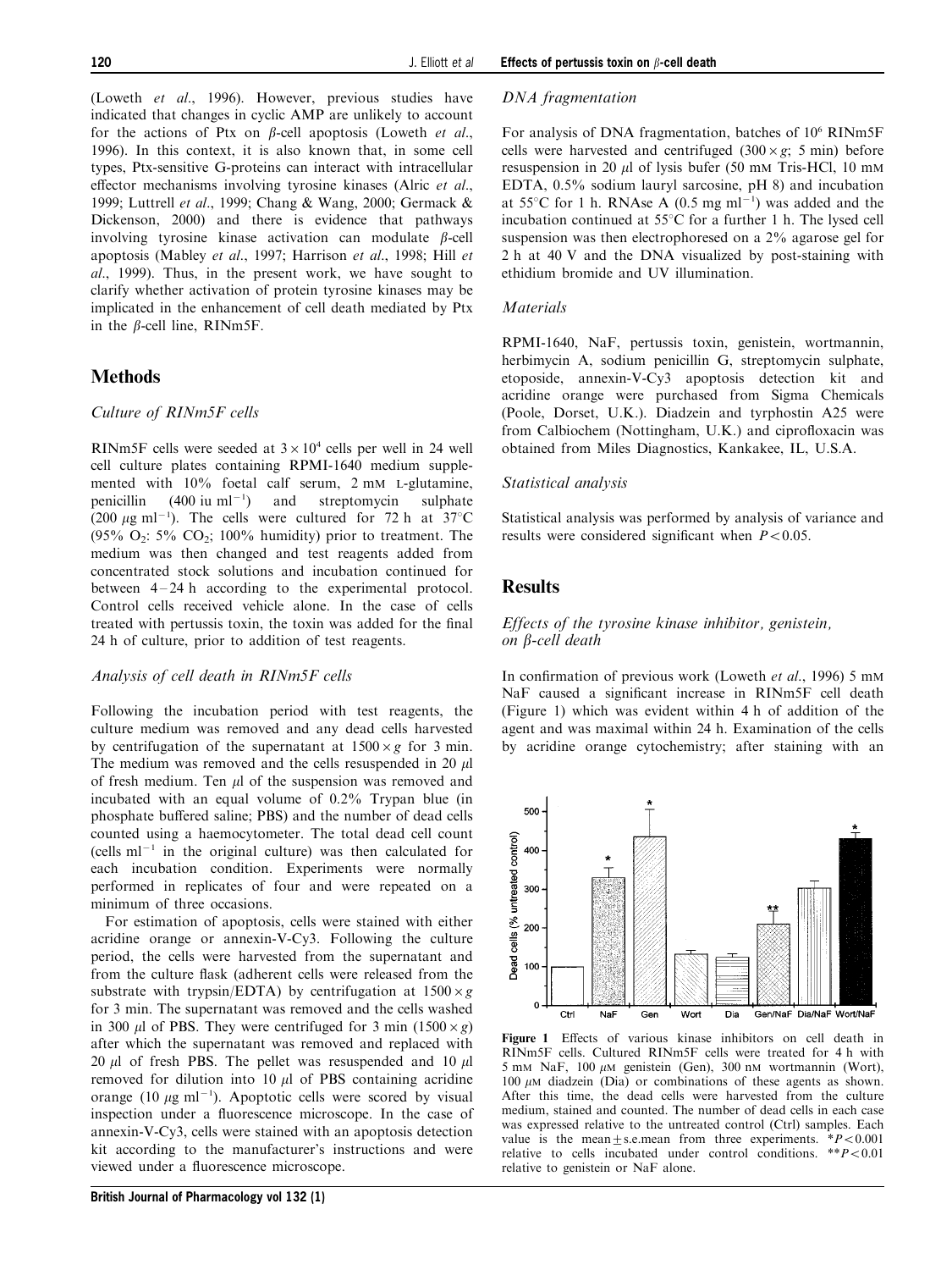annexin V-Cy3 conjugate or by agarose gel electrophoresis of extracted DNA (Figure 2) confirmed that induction of cell death occurred, at least in part, by apoptosis.

Previous studies have revealed that genistein is a selective inhibitor of tyrosine kinases (Akiyama et al., 1987) that is effective in pancreatic  $\beta$ -cells (Persaud *et al.*, 1999; Nedachi *et* al., 2000). Thus, we elected to use this agent in initial experiments to study the involvement of tyrosine kinase enzymes in the regulation of  $\beta$ -cell death by NaF and Ptx. However, it was immediately evident that treatment of RINm5F cells with genistein alone caused a consistent and marked increase in cell death over a period of  $4-24$  h (Figure 1). This response was similar in magnitude to that induced by NaF and was principally due to increased apoptosis as judged by acridine orange cytochemistry and DNA electrophoresis (Figure 2). The effects of genistein were dosedependent over the range  $5 - 100 \mu M$  (Figure 3) and were not reproduced by its inactive analogue diadzein (Figure 1).

Surprisingly, when RINm5F cells were exposed to 100  $\mu$ M genistein in the presence of 5 mM NaF, the increase in cell death was reduced below that seen with either agent alone (Figure 1). This paradoxical effect was investigated in more detail in experiments in which RINm5F cells were exposed to increasing concentrations of genistein in the absence or presence of 5 mM NaF (Figure 3). Under these conditions, cell death in response to NaF was significantly reduced as the concentration of genistein was increased, despite the fact that genistein itself progressively increased apoptosis over the same dose range. Thus, the net effect of the combined stimulus was to produce less cell death (at all concentrations



Figure 2 DNA fragmentation patterns in RINm5F cells treated with NaF, genistein and ciprofloxacin. RINm5F cells were cultured under control conditions (lane 1) or in the presence of 5 mm NaF (lane 2), 100  $\mu$ M genistein (lane 3), 5 mM NaF plus 100  $\mu$ M genistein (lane 4), 400  $\mu$ M ciprofloxacin (lane 5) and 400  $\mu$ M ciprofloxacin plus 100  $\mu$ M genistein (lane 6). DNA was extracted from the cells and analysed after electrophoresis on a 2% agarose gel and post-staining with ethidium bromide.



Figure 3 Effects of genistein and NaF on cell death in RINm5F cells. Cultured RINm5F cells were incubated for 24 h with either increasing concentrations of genistein alone (open circles) or increasing concentrations of genistein in the presence of 5 mM NaF (closed squares). Following incubation, the culture medium was harvested and the number of dead cells counted. Each point is the mean $\pm$ s.e.mean (n=4) from a representative experiment that was repeated three times with similar results.

of genistein) than when either agent was used alone. Despite this, the extent of cell death was still elevated above control levels in the presence of NaF plus genistein and significant fragmentation of RINm5F cell DNA was observed in the presence of either drug alone and when they were used in combination (Figure 2).

## Mechanisms involved in the control of  $\beta$ -cell viability by genistein

Analysis of the genistein dose-response data (Figure 3) revealed that 25  $\mu$ M genistein exerted a significant inhibitory effect on the cell death response to NaF (reduction of  $\sim$  40%) while causing only a marginal increase itself. This suggests that a major component of the apoptotic response to NaF in RINm5F cells may have been caused by activation of a tyrosine kinase that is sensitive to inhibition by genistein. In confirmation of this, it was observed that a second tyrosine kinase inhibitor, tyrphostin A25 (25  $\mu$ M) also significantly reduced the NaF response ([Figure 4](#page-3-0)). Interestingly, in common with genistein, higher concentrations of this inhibitor caused a marked loss of RINm5F cell viability although, in the case of tyrphostin A25, combination with NaF did not lead to a reduction in the level of cell death below that seen with each agent alone (Figure 4).

#### Effects of ciprofloxacin on cell death induced by genistein in RINm5F cells

In order to investigate further the unexplained increase in cell death induced by high concentrations of genistein in RINm5F cells, the cells were exposed to the drug in the presence of ciprofloxacin. This reagent does not interact with tyrosine kinases but, rather, it binds to DNA topoisomerase enzymes (Elsea et al., 1997; Hammonds et al., 2000). Over periods up to 24 h, ciprofloxacin did not cause any direct loss of RINm5F cell viability [\(Figure 5\)](#page-3-0) nor did it alter the extent of cell death induced by NaF (not shown). By contrast, the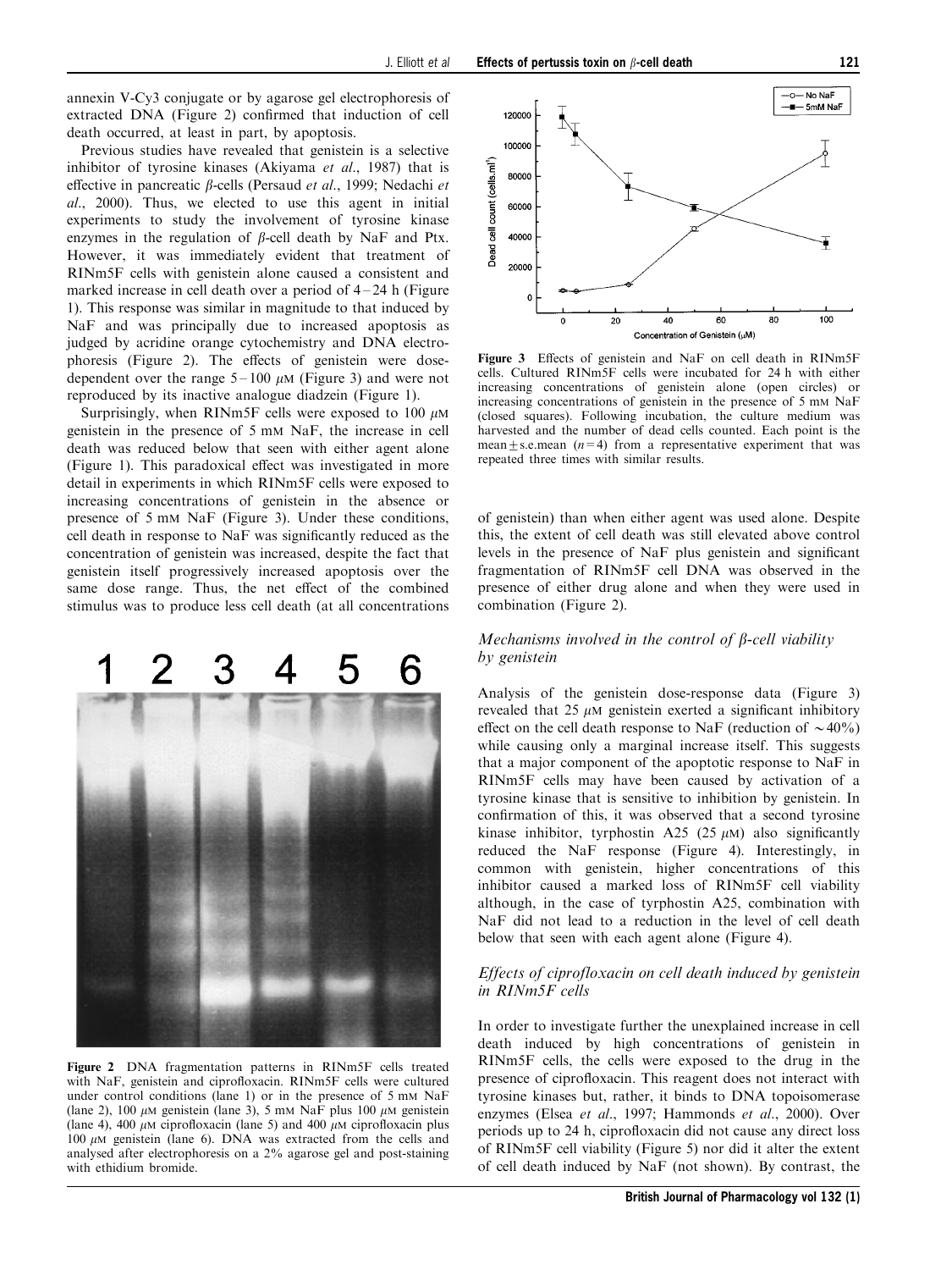<span id="page-3-0"></span>drug abolished DNA fragmentation (Figure 2) and markedly reduced the extent of cell death (Figure 5) in RINm5F cells treated with 100  $\mu$ M genistein. To confirm that inhibition of topoisomerase II can increase cell death in RINm5F cells, the cells were exposed to a second topoisomerase II inhibitor, etoposide, which has no effects on tyrosine kinases. Etoposide induced a potent, dose-dependent, loss of viability in a manner that was independent of the presence of NaF (Figure 6).

#### Effects of genistein on the enhancement of RINm5F cell death caused by pertussis toxin

In view of the earlier finding that  $25 \mu M$  genistein was able to significantly improve the viability of RINm5F cells exposed to NaF, while itself causing only a small increase in death



Figure 4 Effects of tyrphostin A25 and NaF on cell death in RINm5F cells. Cultured RINm5F cells were incubated for 24 h with either increasing concentrations of tyrphostin A25 alone (open circles) or increasing concentrations of tyrphostin A25 in the presence of 5 mM NaF (closed squares). Following incubation, the culture medium was harvested and the number of dead cells counted. Each point is the mean  $\pm$  s.e.mean (n=4) from a representative experiment that was repeated three times with similar results.



Figure 5 Effect of ciprofloxacin on genistein-induced cell death in RINm5F cells. Cultured RINm5F cells were exposed to  $100 \mu$ M genistein in the presence of 400  $\mu$ M ciprofloxacin for 24 h as shown. Following the culture period, the medium was collected and the number of dead cells counted after staining with Trypan blue. Each point represents the mean+s.e.mean  $(n=4)$  from a representative experiment that was repeated twice with similar results.  $*P<0.001$ relative to genistein in the absence of ciprofloxacin.

British Journal of Pharmacology vol 132 (1)

(Figure 3) this concentration was selected for use in experiments with Ptx. As reported previously (Loweth et al., 1996), pre-treatment of RINm5F cells with Ptx did not induce a significant increase in cell death. By contrast, pretreatment with Ptx routinely and significantly enhanced the extent of cell death caused by exposure to NaF (Figure 7). Annexin-V staining confirmed that this was due to an increase in apoptosis since the percentage of intact, annexin-V-positive cells increased from  $1.3 \pm 0.3\%$  in controls to  $11.2 \pm 2.4\%$  after NaF (5 mM) treatment and this was enhanced to  $25.3 \pm 3.6\%$  in the combined presence of NaF



Figure 6 Effects of etoposide on cell death in RINm5F cells. Cultured RINm5F cells were treated with either etoposide alone (squares) or etoposide in the presence of 5 mM NaF (circles) for 4 h. The culture medium was then aspirated and the number of dead cells counted. Each point represents the mean number of dead cells (relative to the untreated control) $\pm$  s.e.mean from three experiments.



Figure 7 Effects of genistein and diadzein on RINm5F cell death in response to NaF and pertussis toxin. RINm5F cells were cultured for 24 h in either the absence (right hatches) or presence (cross hatches) of 0.2  $\mu$ g ml<sup>-1</sup> pertussis toxin. During the final 4 h of incubation, the culture medium was supplemented with 5 mM NaF, 25  $\mu$ M genistein (Gen) or 100  $\mu$ M diadzein (Dia) as shown. Following incubation, the medium was aspirated and the number of dead cells counted. Each point is the mean number of dead cells (relative to untreated controls)+s.e.mean from three experiments.  $*P<0.001$  relative to cells incubated under control conditions. \*\* $P < 0.01$  relative to NaF in the absence of pertussis toxin. \*\*\* $P < 0.001$  relative to NaF plus pertussis toxin in the absence of genistein.  $^{#}P<0.01$  relative to NaF in the absence of genistein.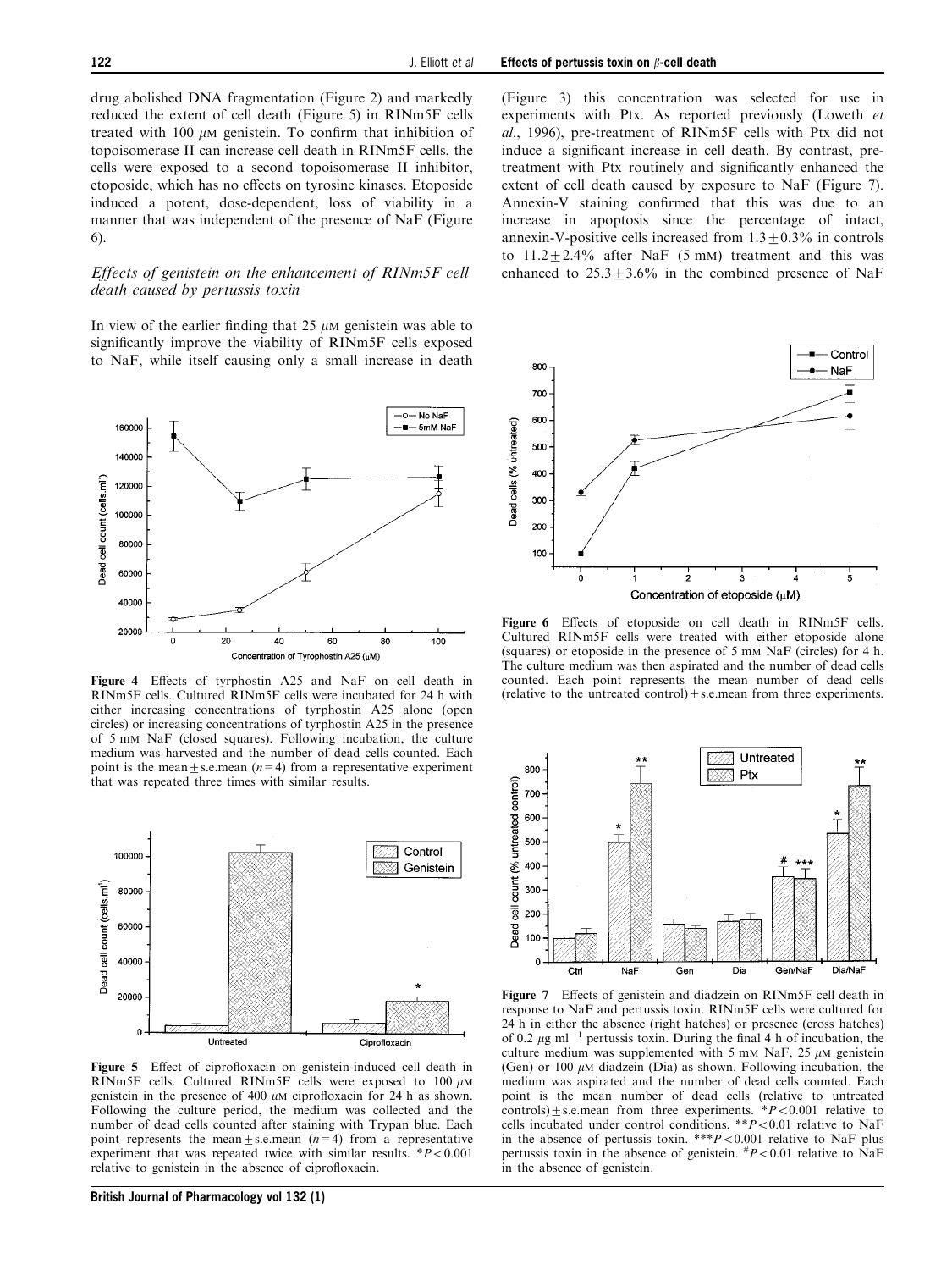and Ptx. Ptx alone did not increase the number of annexin-V positive cells above the control level.

The increase in cell death in response to Ptx was entirely absent when  $25 \mu M$  genistein was also included in the culture medium (Figure 7) whereas the inactive analogue of genistein, diadzein, failed to block the response (Figure 7). A second tyrosine kinase inhibitor that is structurally dissimilar to genistein, herbimycin A (1 mg/ml) also completely prevented the increase in NaF-induced apoptosis caused by Ptx (Figure 8).

In a final series of experiments, the effects of ciprofloxacin were investigated on the ability of genistein to block the response to Ptx in RINm5F cells (Figure 9). In the presence of ciprofloxacin, Ptx was still able to enhance NaF-induced cell death and the ability of genistein to inhibit this effect was not impaired.

## **Discussion**

The control of cell death in pancreatic  $\beta$ -cells involves a number of interacting signalling pathways which converge to regulate the final effectors involved in the execution phase of apoptosis (Loweth et al., 1996; 1997; 1998; 2000; Harrison et al., 1998; Mauricio & Mandrup-Poulsen, 1998; Paraskevas et al., 1998; Ishizuka et al., 1999; Kay et al., 2000). We have provided previous evidence that one such pathway involves a Ptx sensitive component (presumably a G-protein) which acts to restrain the entry of the cells into apoptosis (Loweth et al., 1996). In the present work this observation has been confirmed and extended to investigate the mechanisms involved.

The study was focused on the possibility that regulation of a tyrosine kinase may underlie the capacity of Ptx to enhance NaF-induced cell death in the pancreatic  $\beta$ -cell line, RINm5F. This hypothesis was based on evidence from other cell types where it is known that cross-talk from Ptx-



Figure 8 Effect of herbimycin A on the ability of pertussis toxin to enhance NaF-induced cell death in RINm5F cells. RINm5F cells were cultured in the absence (right hatches) or presence (cross hatches) of 5 mM NaF. Cells were also exposed to pertussis toxin  $(0.2 \ \mu \text{g m} \text{m}^{-1})$ ; Ptx) as shown. Either genistein  $(25 \ \mu \text{m})$ ; Gen) or Herbimycin A  $(1 \mu g \text{ ml}^{-1})$ ; Herb) was included during the period of exposure to NaF and the number of dead cells counted at the end of the incubation period. Each point represents the mean $\pm$ s.e.mean (relative to untreated control cells) from three experiments.  $*P<0.01$ relative to NaF alone. \*\*  $P < 0.001$  relative to NaF plus pertussis toxin.



Figure 9 Effect of ciprofloxacin on the ability of genistein to inhibit the actions of pertussis toxin on cell death in RINm5F cells. RINm5F cells were cultured in the absence (right hatches) or presence (cross hatches) of  $400 \mu$ M ciprofloxacin. NaF (5 mM) genistein (25  $\mu$ M; Gen) and pertussis toxin (0.2  $\mu$ g ml<sup>-1</sup>) were included as shown and the number of dead cells counted at the end of the incubation period. Each point represents the mean $+$ s.e.mean (relative to untreated control cells) from three experiments. \*P $0.001$  relative to NaF alone. \*\*P $0.01$  relative to NaF alone. \*\*\* $P < 0.001$  relative to NaF plus pertussis toxin.

regulated pathways can involve tyrosine kinases (Alric et al., 1999; Luttrell et al., 1999; Chang & Wang, 2000; Germack & Dickenson, 2000) and on the recent demonstration that regulation of tyrosine kinases may be important for the control of survival in pancreatic islet cells (Mabley et al., 1997; Harrison et al., 1998; Hill et al., 1999). On this basis, agents which inhibit tyrosine kinase enzymes might be expected to alter the viability of RINm5F cells. In order to test this hypothesis, we selected the tyrosine kinase inhibitor, genistein, for initial experiments since this agent has been employed in a number of previous studies of  $\beta$ -cell function (Sorenson et al., 1994; Corbett et al., 1994; 1996; Jonas & Henquin, 1996; Zhang et al. 1998; Persaud et al., 1999)

## Effects of high concentrations of genistein on the viability of RINm5F cells

Initially, the effects of genistein alone were investigated and it was discovered that addition of  $100 \mu M$  genistein to the culture medium was detrimental to the survival of RINm5F cells. This concentration of genistein has been used in previous work with  $\beta$ -cells (Sorenson et al., 1994; Jonas & Henquin, 1996) but we observed that, within 4 h of exposure to 100  $\mu$ M genistein, the cells began to exhibit the characteristic features of apoptosis, including extensive oligonucleosomal fragmentation of DNA (Figure 2). A similar loss of viability was also observed with increasing concentrations of tyrphostin A25 (Figure 4). By contrast, this effect was not seen with the inactive analogue of genistein, diadzein, suggesting that the toxicity was not the result of a non-specific action of the drugs.

One obvious explanation for these effects is that the cells express a critical tyrosine kinase enzyme whose activity is required for the maintenance of cell viability under resting conditions. Inhibition of this enzyme by genistein or tyrphostin A25 would then result in entry of the cells into apoptosis. However, it should be emphasized that these direct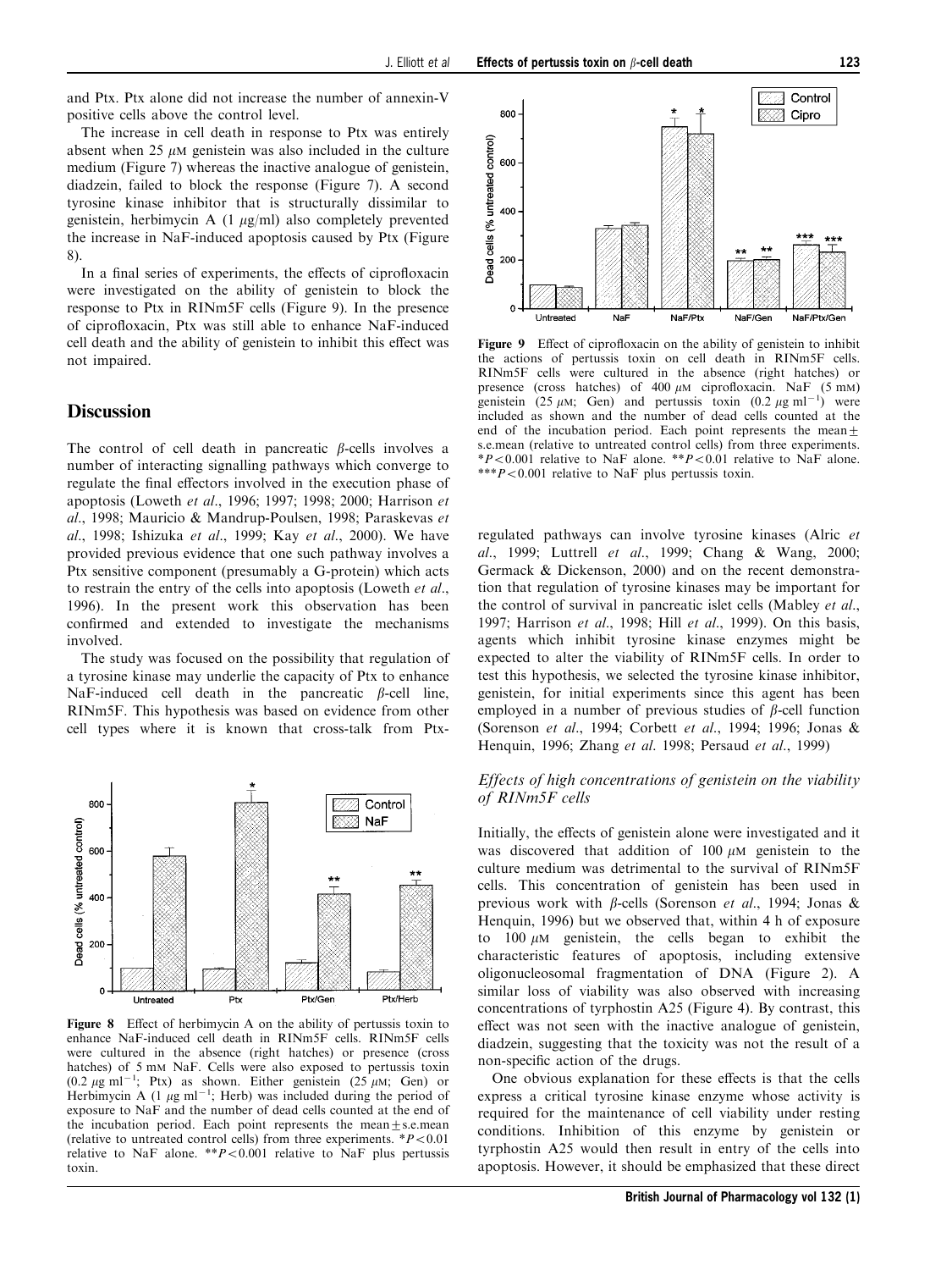effects of genistein and tyrphostin  $A25$  were only seen at elevated concentrations of the drugs (50  $\mu$ M and above) and that lower concentrations exerted minimal effects. Moreover, a low concentration of a third tyrosine kinase inhibitor, herbimycin A, also failed to alter cell viability in RINm5F cells cultured under control conditions (Figure 8). Thus, it cannot be excluded that additional mechanisms might account for the loss of viability observed with these inhibitors.

In an attempt to investigate this issue more directly, the extent of tyrosine phosphorylation of RINm5F cell proteins was studied by immunoprecipitation and Western blotting with anti-phosphotyrosine antibodies. In these experiments, a number of tyrosine phosphorylated proteins were evident in extracts prepared from RINm5F cells incubated under control conditions (not shown) but, in common with previous findings in normal islets (Jonas & Henquin, 1996) and in other cultured cells (Peterson, 1995) no specific changes could be detected in RINm5F cells treated with genistein. These results do not necessarily exclude the possibility that a genistein-sensitive tyrosine kinase is involved in maintenance of  $\beta$ -cell viability, since it is possible that the critical substrate protein(s) for the kinase may be a minor  $\beta$ -cell component. However, they support the view that further consideration should be given to the possibility that high concentrations of genistein may exert effects on  $\beta$ -cell viability by mechanisms that are independent of changes in protein phosphorylation state. Indeed, the results of experiments with ciprofloxacin suggest that this was the case.

## Interactions between genistein and ciprofloxacin in RINm5F cells

Ciprofloxacin is a quinolone antibiotic that binds to mammalian DNA topoisomerase II at a site which overlaps the binding site for genistein (Elsea et al., 1997; Hammonds  $et al., 2000$ . Binding of ciprofloxacin does not cause any loss of enzyme activity (Elsea et al., 1997; Hammonds et al., 2000) whereas the interaction of genistein with topoisomerase II leads to loss of the DNA ligase activity of the enzyme. Hence, treatment of cells with ciprofloxacin does not lead to the appearance of DNA strand breaks (Figure 2) or to loss of viability (Figure 9) whereas genistein induces DNA strand breaks (Figure 2) and causes cell death by apoptosis (Figures 1 ± 3; McCabe & Orrenius, 1993; Kulling & Metzler, 1997; Salti et al., 2000). Importantly, because the two drugs bind to topoisomerase II at overlapping sites but exert differential effects on enzyme activity, the pro-apoptotic effects of genistein can be overcome by the presence of ciprofloxacin (Elsea et al., 1997).

Since, in the present study, ciprofloxacin dramatically improved the viability of RINm5F cells treated with 100  $\mu$ M genistein (Figure 5) and prevented the appearance of oligonucleosomal DNA fragmentation (Figure 2) this suggests very strongly, that the direct cytotoxic actions of genistein were mediated by interaction with topoisomerase II. Furthermore, the increase in cell death following exposure of RINm5F cells to tyrphostin A25 could be accounted for by a similar mechanism since tyrphostins have also been reported to inhibit topoisomerase II (Markovits et al., 1994). In support of this, it was observed that a more specific topoisomerase II inhibitor, etoposide, which does not inhibit tyrosine kinases, caused apoptosis of RINm5F cells. The observation that diadzein failed to reproduce the cytotoxic effects of genistein is also consistent with the involvement of topoisomerase II since, unlike genistein, diadzein does not interact with this enzyme to cause DNA strand breaks in mammalian cells (Kulling & Metzler, 1997).

By contrast with genistein, neither etoposide nor cipro floxacin altered the extent of RINm5F cell death in cells exposed to NaF. This suggests that the ability of low concentrations of genistein to block the increase in cell death caused by NaF does not derive from inhibition of topoisomerase II but results from inhibition of a tyrosine kinase. This is supported by the finding that a low concentration of tyrphostin A25 also reduced the level of cell death in cells treated with NaF. Thus, whereas high concentrations of genistein and tyrphostin may exert effects on cell viability that are independent of tyrosine kinases, the effects of lower concentrations are likely to be due to inhibition of these enzymes. This conclusion is consistent with the findings of others that high  $\mu$ M concentrations of genistein are required for the cytotoxic (Salti  $et$  al., 2000) and genotoxic effects mediated by inhibition of topoisomerase II (Boos & Stopper, 2000) whereas lower concentrations can inhibit tyrosine kinases (Akiyama et al., 1987). Even under these latter conditions, however, neither genistein nor tyrphostin A25 completely blocked the ability of NaF to promote cell death. Thus, it is likely that mechanisms in addition to tyrosine kinase activation also account for part of the response to NaF.

One further feature of the effects of genistein and NaF that merits comment was the observation that, when used in combination, the overall level of cell death was reduced below that seen with either agent alone (Figures 1 and 3). This is unlikely to have resulted from a direct chemical interaction between the two agents but suggests the existence of a mutually antagonistic response within the cells. The molecular basis of this effect has not been disclosed but it is noteworthy that a similar mutual antagonism of cell death has been observed in macrophages treated with lipopolysaccharride and genistein (Sadowska-Krowicka et al., 1998).

In a variety of cells, including  $\beta$ -cells, an important signal that promotes cell survival is derived from the activity of the insulin-like growth factor-1 (IGF-1) receptor tyrosine kinase (Mabley et al., 1997; Harrison et al., 1998; Grimberg & Cohen, 2000). Since the IGF-1 receptor kinase is known to be inhibited by genistein in RINm5F cells (Zhang et al., 1998) this could account for the increase in apoptosis seen in response to the drug. Signals arising from the IGF-1 receptor in RINm5F cells are propagated via the substrate protein IRS-2 which, in turn, recruits and activates phosphatidylinositol-3-kinase (PI-3-K; Zhang et al., 1998). Thus, if this signalling pathway is important for  $\beta$ -cell survival, then blockade of PI-3-K might also be expected to lead to RINm5F cell death. However, by contrast with the effects of genistein, treatment of RINm5F cells with the selective PI-3- K inhibitor wortmannin, failed to decrease cell viability and did not inhibit the response to NaF (Figure 1).

## Effects of low concentrations of genistein on cell death in RINm5F cells

Since  $25 \mu M$  genistein did not, itself, cause a marked increase in RINm5F cell death but significantly lowered the response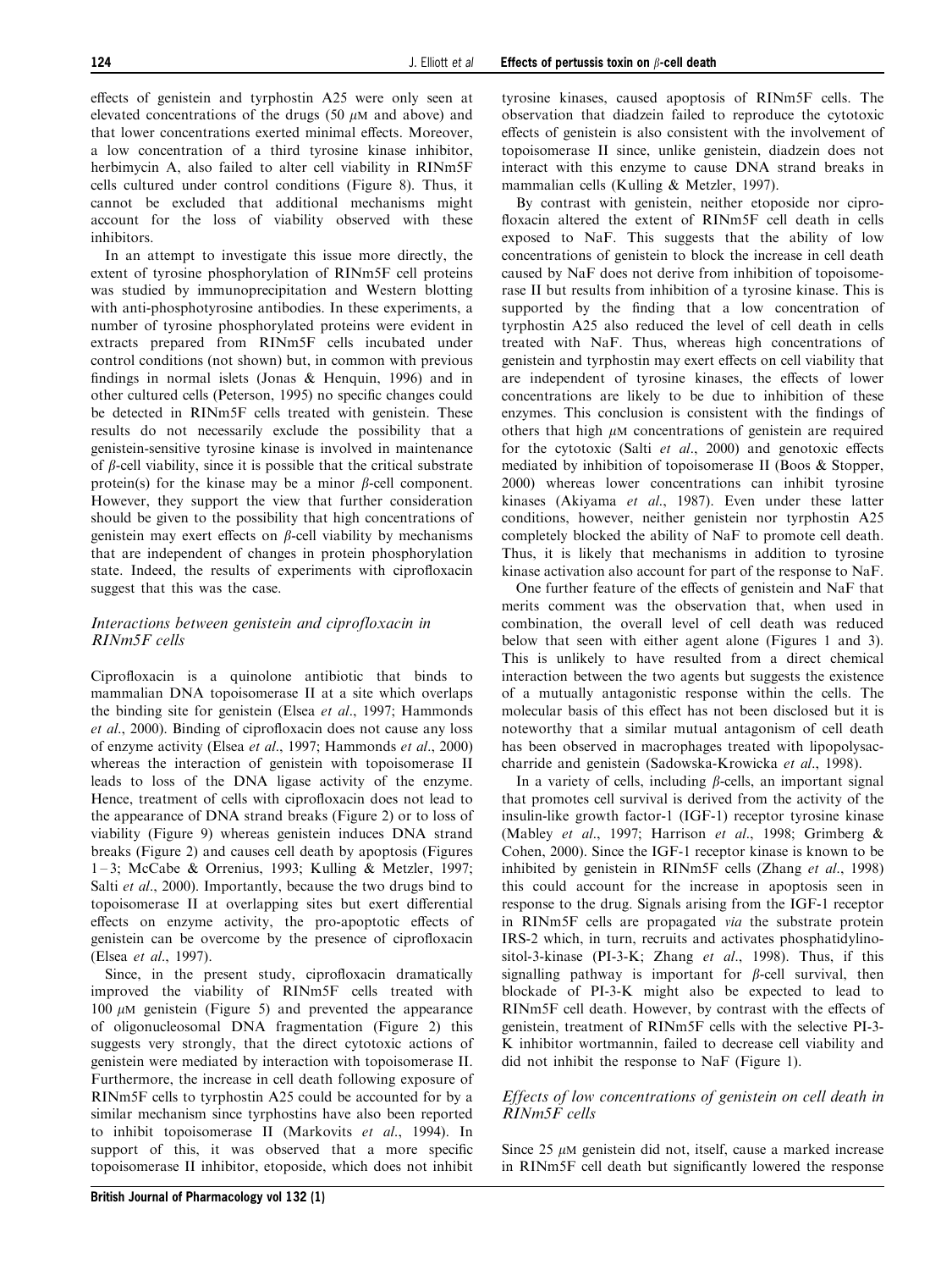to NaF (consistent with inhibition of tyrosine kinase activity) this concentration was chosen for use in experiments with Ptx.

In confirmation of previous work (Loweth et al., 1996) culture of RINm5F cells in the presence of Ptx did not cause any direct loss of viability whereas Ptx treatment promoted a significant increase in death when cells were exposed to NaF. This result confirms that RINm5F cells express a Ptxsensitive pathway involved in the maintenance of cell viability. Strikingly, incubation of RINm5F cells with a low concentration of genistein  $(25 \mu M)$  completely blocked the ability of Ptx to promote cell death (Figure 7) providing strong evidence that activation of a tyrosine kinase is involved in the response to Ptx. In support of this, it was observed that this effect of genistein was unaltered by ciprofloxacin, confirming that it did not result from the interaction of the drug with topoisomerase II (Figure 9). Moreover, another tyrosine kinase inhibitor, herbimycin A, which does not inhibit topoisomerase II (Azuma et al., 1995) also abrogated the Ptx-induced increase in cell death observed in cells exposed to NaF (Figure 8).

Taken together, these results strongly implicate the involvement of a genistein-sensitive tyrosine kinase enzyme in the enhancement of cell death mediated by Ptx in RINm5F cells. Since Ptx did not increase cell death in unstimulated cells, it may be concluded that this kinase does not play a critical role in the mechanism(s) that promotes cell survival under basal conditions. However, the results suggest that control of this enzyme becomes important when cells are

#### References

- AKIYAMA, T., ISHIDA, J., NAKAGAWA, S., OGAWARA, H., WATA-NABE, S., ITOH, N., SHIBUYA, M. & FUKAMI, Y. (1987). Genistein, a specific inhibitor of tyrosine specific kinases.  $J.$  Biol. Chem.,  $262$ ,  $592 - 595$ .
- ALRIC, C., PECHER, C., BASCANDS, J.L. & GIROMLAMI, J.P. (1999). Effect of bradykinin on tyrosine kinase and phosphatase activities and cell proliferation in mesangial cells. Immunophar $macology, 45, 57 - 62.$
- AZUMA, Y., ONISHI, Y., SATO, Y. & KIZAKI, H. (1995). Effects of tyrosine kinase inhibitors with different modes of action on topoisomerase II activity and death of IL-2 dependent CTLL-2 cells. J. Biochem., 118, 312-318.
- BOOS, G. & STOPPER, H. (2000). Genotoxicity of several clinically used topoisomerase II inhibitors. Toxicol. Letts.,  $116$ ,  $7 - 16$ .
- CHANG, L.C. & WANG, J.P. (2000). Activation of p38 mitogenactivated protein kinase by formyl-methionyl-leucyl-phenylamine in rat neutrophils. Eur. J. Pharmacol.,  $390, 61 - 66$ .
- COMMUNAL, C., COLUCCI, W.S. & SINGH, K. (2000). P38 mitogenactivated protein kinase pathway protects adult rat ventricular myocytes against  $\beta$ -adrenergic receptor stimulated apoptosis. Evidence for Gi-dependent activation. J. Biol. Chem., 275,  $19395 - 19400$
- COMMUNAL, C., SINGH, K., SAWYER, D.B. & COLUCCI, W.S. (1999). Opposing effects of  $\beta$ 1- and  $\beta$ 2-adrenergic receptors on cardiac myocyte apoptosis: role of a pertussis toxin sensitive G-protein.  $Circulation, 100, 2210 - 2212.$
- CORBETT, J.A., KWON, G., MARINO, M.H., RODI, C.P., SULLIVAN, P.M., TURK, J. & McDANIEL, M.L. (1996). Tyrosine kinase inhibitors prevent cytokine-induced expression of iNOS and COX-2 by human islets. Am. J. Physiol.,  $270$ , C1581 - C1587.
- CORBETT, J.A., KWON, G., MISKO, T.P., RODI, C.P. & McDANIEL, M.L. (1994). Tyrosine kinase involvement in IL-1 $\beta$ -induced expression of iNOS by  $\beta$ -cells purified from islets of Langerhans. Am. J. Physiol., 267, C48-C54.

exposed to apoptotic stimuli. In support of this, we have observed that the pro-apoptotic effects of both interleukin-1 $\beta$ and chemical nitric oxide donors are also markedly enhanced in RINm5F cells treated with Ptx (manuscript in preparation). Thus, the effects of Ptx are not restricted to cells exposed to NaF but are also seen with other inducers of apoptosis.

Overall, therefore, we conclude that  $RINm5F$   $\beta$ -cells express a Ptx-sensitive pathway that is anti-apoptotic. The activity of this pathway is most evident in cells exposed to pro-apoptotic stimuli where it acts to restrain the loss of cell viability. The presence of Ptx releases this restraint, with the result that there is a marked increase in the pro-apoptotic stimulus and in cell death. Blockade of tyrosine kinase activity counteracts the response to Ptx, suggesting that the pro-apoptotic pathway may involve the activation of a tyrosine kinase and that this mechanism is subject to regulation by a Ptx-sensitive G-protein. On this basis, we propose that regulation of tyrosine phosphorylation by a Ptxsensitive G-protein may be crucial to the maintenance of  $\beta$ cell viability. The present data do not, however, provide support for the view that a genistein-sensitive tyrosine kinase is involved in RINm5F cell survival during culture under basal conditions.

We are grateful to Scotia Pharmaceuticals and to Diabetes U.K. for financial support of this work.

- ELSEA, S.H., WESTERGAARD, M., BURDEN, D.A., LOMENICK, J.P. & OSHEROFF, N. (1997). Quinolones share a common interaction domain on topoisomerase II with other DNA cleavage-enhancing antineoplastic drugs. Biochemistry, 36, 2919 – 2924.
- FARKAS, I., BARANYI, L., TAKAHASHI, M., FUKUDA, A., LIPOSITS, Z., YAMAMOTO, T. & OKADA, H. (1998). A neuronal C5a receptor and an associated apoptotic signal transduction pathway. J. Physiol. (Lond).,  $507, 679 - 687$ .
- GERMACK, R. & DICKENSON, J.M. (2000). Activation of protein kinase B by the A1-adenosine receptor in DDT(1)MF-2 cells. Br. J. Pharmacol., 130, 867-874.
- GRIMBERG, A. & COHEN, P. (2000). Role of insulin-like growth factors and their binding proteins in growth control and carcinogenesis. J. Cell Physiol.,  $183$ ,  $1-9$ .
- HALE, A.J., SMITH, C.A., SUTHERLAND, L.C., STONEMAN, V.E., LONGTHORNE, V.L., CULHANE, A.C. & WILLIAMS, G.T. (1996). Apoptosis: molecular regulation of cell death. Eur. J. Biochem.,  $236, 1 - 26.$
- HAMMONDS, T.R., FOSTER, S.R. & MAXWELL, A. (2000). Increased sensitivity to quinolone antibacterials can be engineered in human topoisomerase II<sub>x</sub> by selective mutagenesis. *J. Mol. Biol.*, 300,  $481 - 491$ .
- HARRISON, M., DUNGER, A.M., BERG, S., MABLEY, J., JOHN, N., GREEN, M.H. & GREEN, I.C. (1998). Growth factor protection against cytokine-induced apoptosis in neonatal rat islets of Langerhans: role of Fas. FEBS Lett.,  $435$ ,  $207 - 210$ .
- HILL, D.J., PETRIK, J., ARANY, E., MCDONALD, T.J. & DELOVITCH, T.L. (1999). Insulin-like growth factors prevent cytokinemediated cell death in isolated islets of Langerhans from prediabetic non-obese diabetic mice. J. Endocrinol.,  $161$ ,  $153 - 165$ .